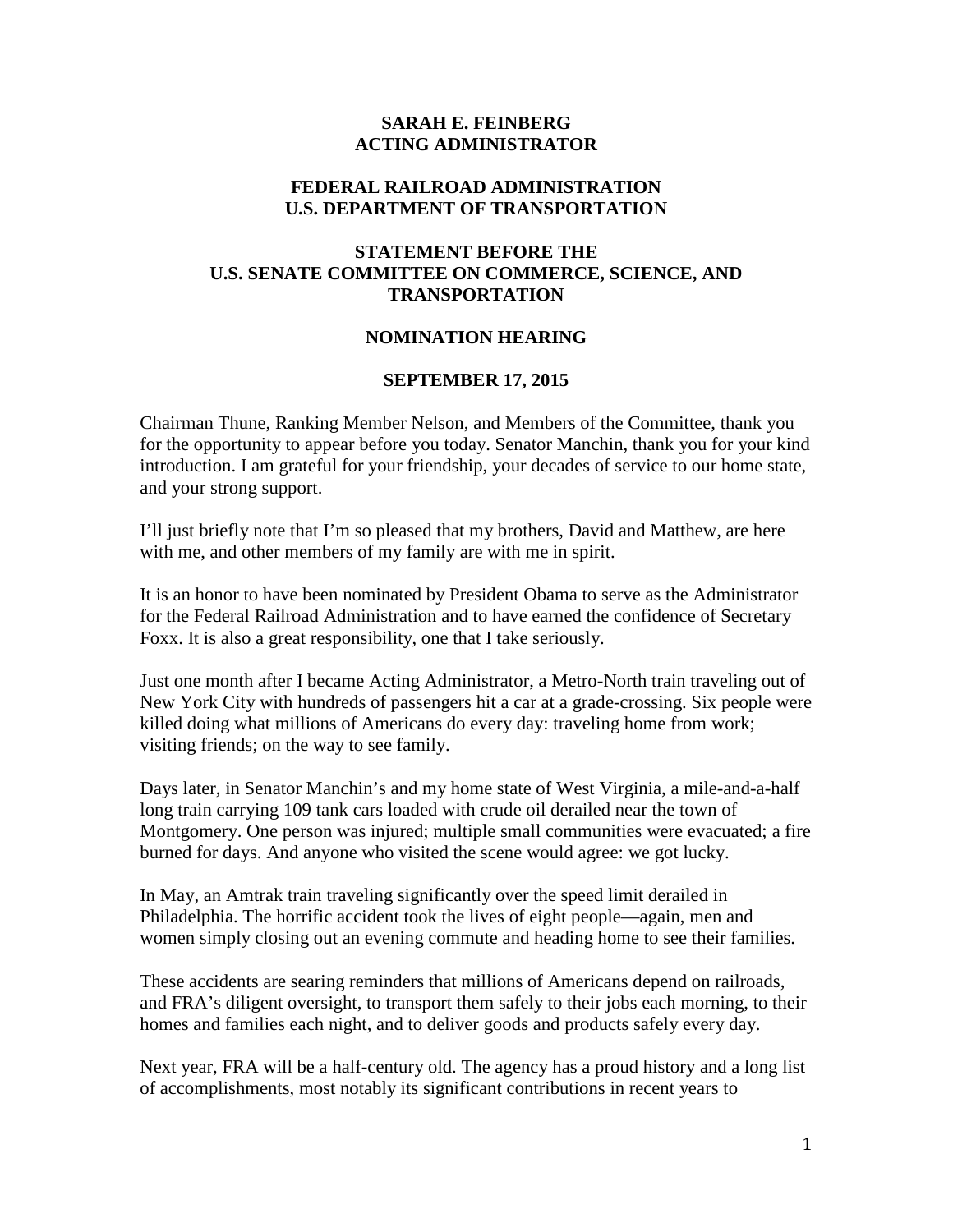improving rail safety. Rail deaths and injuries are down dramatically, worker injuries are down, derailments and incidents are down. And those decreases are very much a testament to the work of the men and women of FRA and the rail industry too.

But, in many ways, safety in the rail industry has plateaued. Improvements are generally not as dramatic as they used to be, and we occasionally even see spikes in the wrong direction. That calls for action.

The American people expect every federal agency to adapt to new conditions and new realities, to be willing to change, to be open to criticism. Over the last 8 months, that is what FRA has done – willing to respond to new leadership, and a new direction. Along the way, we found new solutions to old challenges.

We have tried new solutions to end the old challenge of grade crossings accidents and fatalities. We partnered with police around the country to step up enforcement. And, in June, Google agreed to integrate our grade crossing data to add audio and visual alerts on Google maps, marking the first time the agency has partnered with a technology company.

We have taken a new approach to the way we handle old NTSB recommendations. When I arrived at FRA in January, there were more than 70 NTSB recommendations awaiting action. With new determination, we have taken action on more than half of them reducing the number of outstanding recommendations by nearly 15 percent. Some of these recommendations had been sitting for at least five years. Today, we await word back from the NTSB on another 30. I will not be satisfied until each recommendation is acted upon, implemented, or at the very least responded to.

We've also been looking for new solutions when it comes to our financing programs. FRA listened to the frustrations that many members of this committee expressed about the Railroad Rehabilitation & Improvement Financing (RRIF) program, and we've acted. With more staff and greater attention, we made the program stronger and faster. This year, we have already completed two and expect to complete two more soon. You have my word: the RRIF program is open for business.

While working to try to bring new solutions to these old challenges, we've also stayed focused on our ongoing priorities. The men and women of FRA have spent much of 2015 delivering significant results on those priorities.

With our sister agency, the Pipeline and Hazardous Materials Safety Administration, we completed the High Hazard Flammable Train rule. Since the crude oil train derailment in Lac-Mégantic, Canada, two years ago, the United States has seen more than a dozen crude oil train derailments of our own. In May, the Department of Transportation issued a final, comprehensive rule that aims to prevent these types of accidents—and lessens their impact if they do occur.